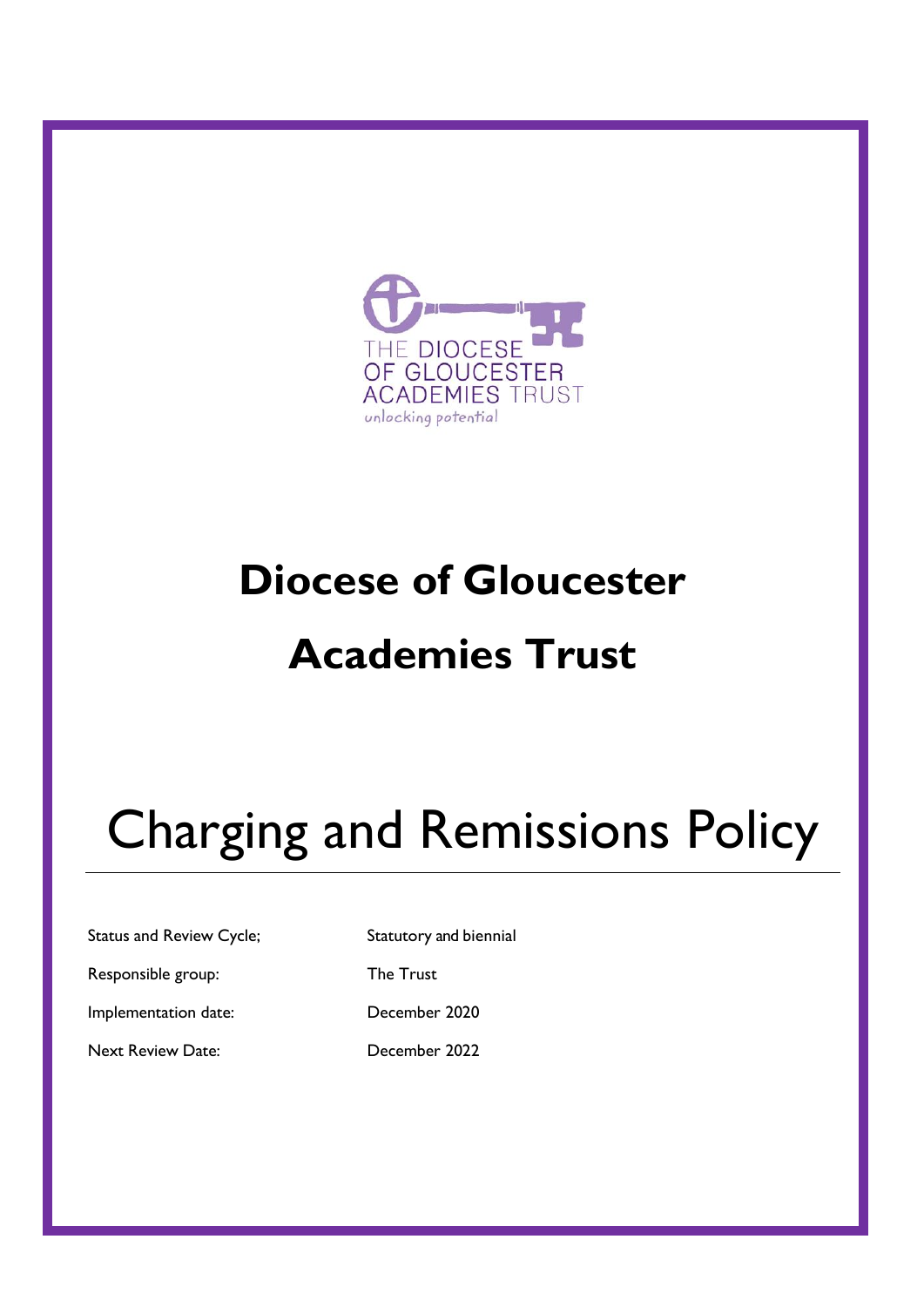#### **Contents:**

**[Statement of intent](#page-2-0)** 

- 1. [Legal framework](#page-3-0)
- 2. [Charging for education](#page-3-1)
- 3. [Optional extras](#page-3-2)
- 4. [Examination fees](#page-4-0)
- 5. Voluntary contributions
- 6. [Charges](#page-4-1)
- 7. [Damaged or lost items](#page-5-0)
- 8. [Remissions](#page-5-1)
- 9. [Monitoring and review](#page-5-2)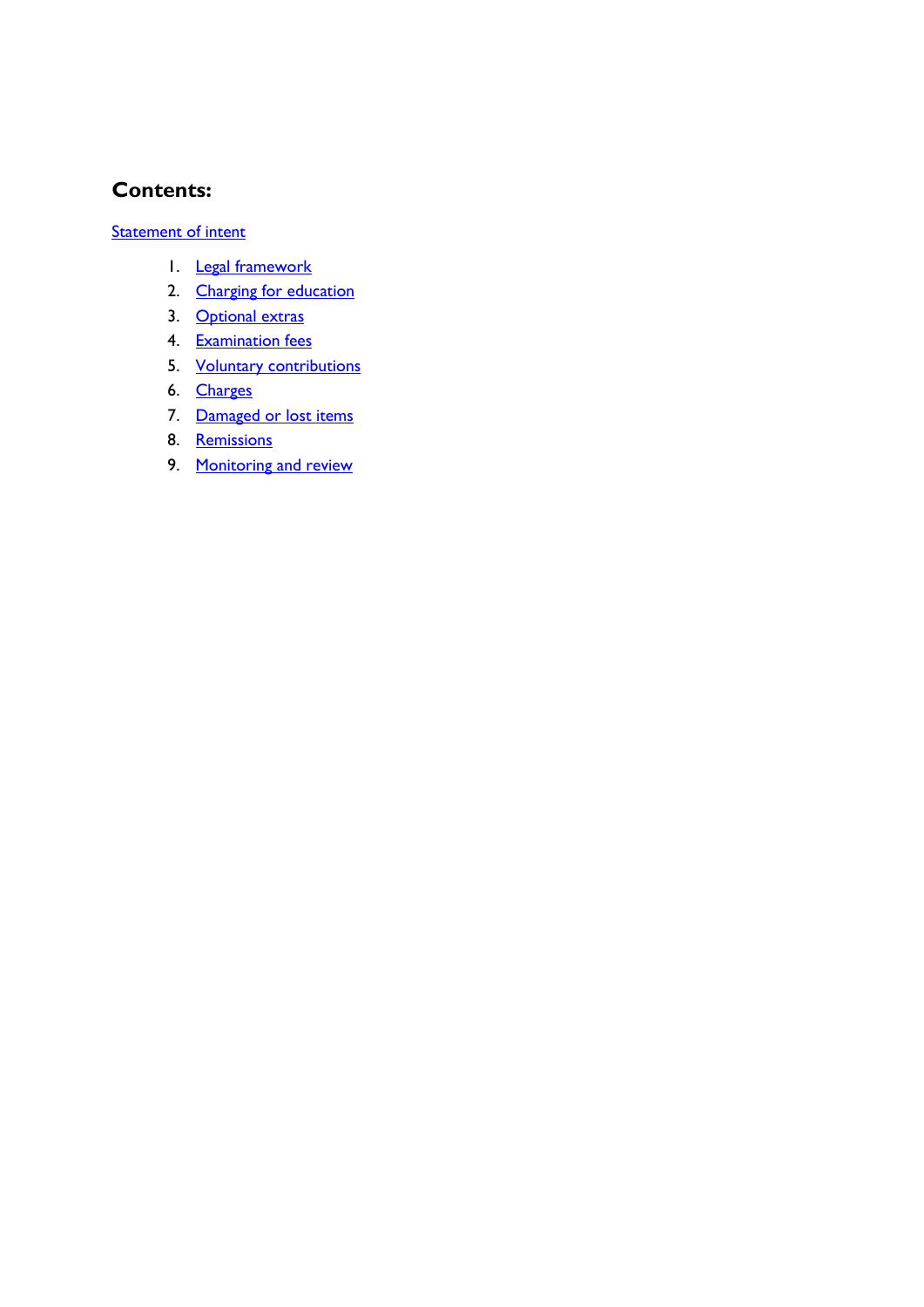## <span id="page-2-0"></span>**Policy Statement**

- **1** The Trust is an organisation with a Christian foundation. The ethos, values and relationships of the Trust, and its associated academies, are central to witnessing the value of the foundation.
- **2** DGAT recognise the valuable contribution that the wide range of additional activities, including clubs, out of school visits, residential trips and other experiences can make towards pupils' all-round education, contributing to their personal, social, moral and spiritual development.
- 3 **Purpose & Scope:** This policy is intended to provide guidance to Local Governing Bodies, Principals and all DGAT teaching and support staff regarding charging for specific activities, such as trip and visits.

### **Statement of intent**

**The Diocese of Gloucester Academies Trust (DGAT)** is committed to ensuring equal opportunities for all pupils, regardless of financial circumstances, and has established the following policy and procedures to ensure that no child is discriminated against by our offering of school trips, activities and educational extras.

In addition, we are committed to adhering to legal requirements regarding charging for school activities, and meeting all statutory guidance provided by the DfE.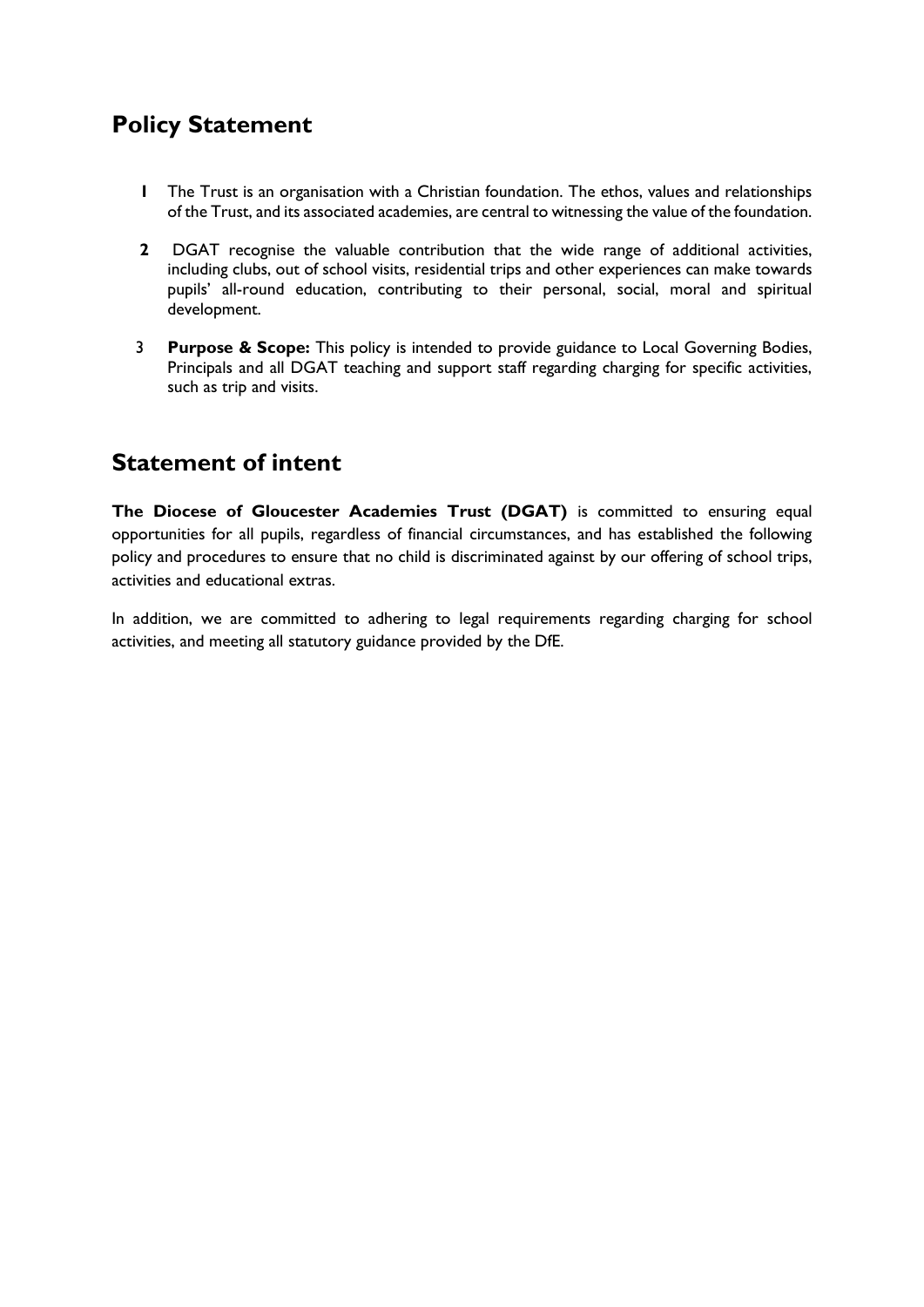#### <span id="page-3-0"></span>**1. Legal framework**

- 1.1. This policy will have consideration for, and be compliant with, the following legislation and statutory guidance:
	- Education Act 1996
	- The Charges for Music Tuition (England) Regulations 2007
	- The Education (Prescribed Public Examinations) (England) Regulations 2010
	- DfE (2018) 'Charging for School Activities'
	- DfE (2020) 'Governance Handbook'
	- Our 'Funding Agreement'

#### <span id="page-3-1"></span>**2. Charging for education**

- 2.1. We will not charge parents for:
	- Admission applications.
	- Education provided during school hours.
	- Education provided outside school hours if it is part of the national curriculum, part of a syllabus for a prescribed public examination that the pupil is being prepared for by the school, or part of religious education.
	- Instrumental or vocal tuition, unless provided at the request of the pupil's parents.
	- Entry for a prescribed public examination, if the pupil has been prepared for it at the school.
	- Examination re-sits, if the pupil is being prepared for the re-sits at the school.
- 2.2. We may charge parents for the following:
	- Materials, books, instruments or equipment, where the child's parents desire their child to own them
	- Optional extras (see details below)
	- Music and vocational tuition (in certain circumstances)
	- Use of community facilities
	- Certain early years provision (see 6.1)

#### <span id="page-3-2"></span>**3. Optional extras**

- 3.1. We may charge parents for the following optional extras:
	- Education provided outside of school time that is not:
		- Part of the national curriculum.
		- Part of a syllabus for a prescribed public examination that the pupil is being prepared for at the school.
	- Examination entry fees where the pupil has not been prepared for the examinations at the school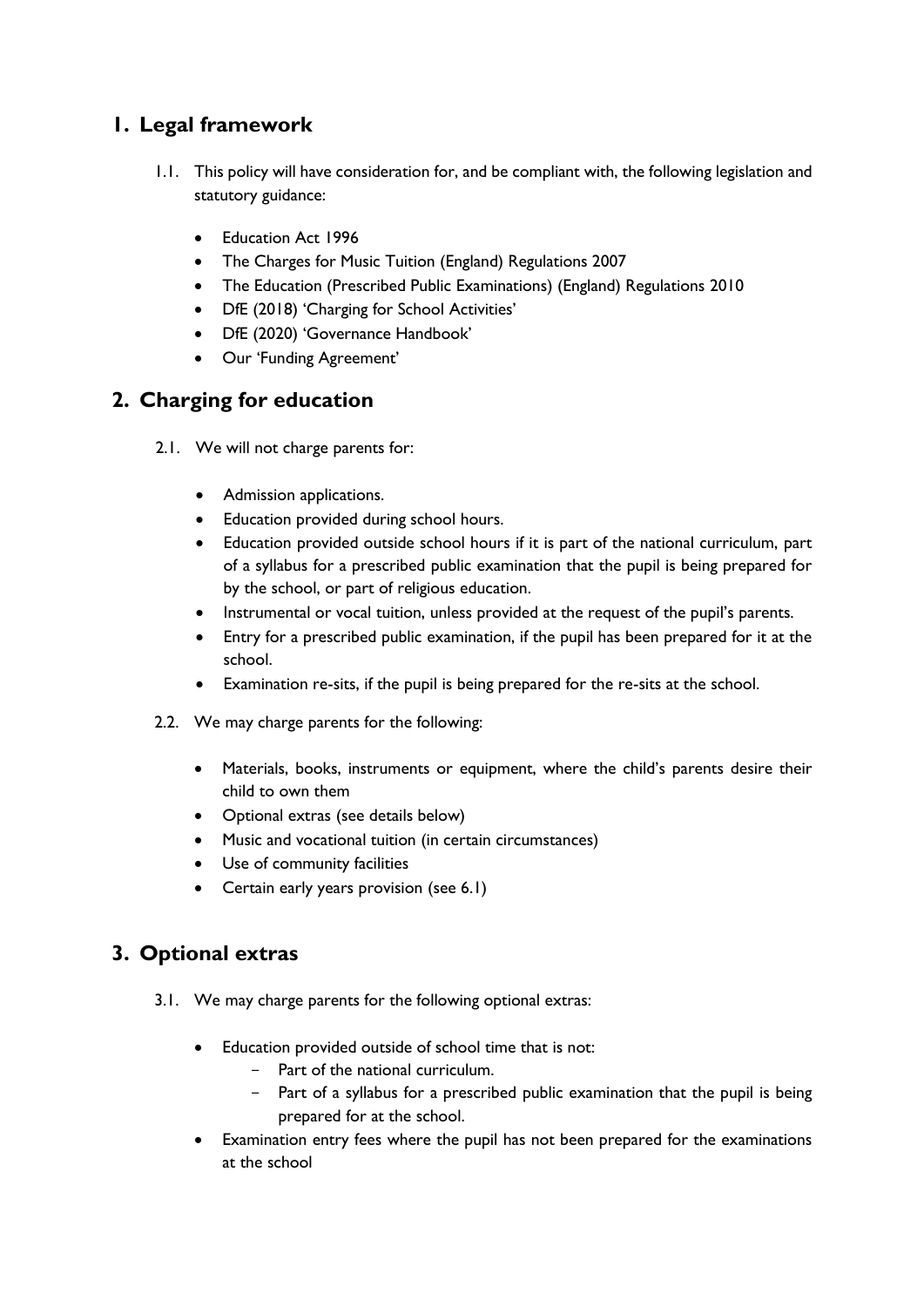- Transport, other than that arranged by the LA for the pupil to be provided with education
- Board and lodging for a pupil on a residential visit
- Extended day services offered to pupils (for example breakfast, after school clubs, tea and supervised homework sessions.)

#### <span id="page-4-0"></span>**4. Examination fees**

- 4.1. We may charge for examination fees:
	- If, without a medical certificate explaining the reason, a pupil fails to complete examination requirements for any public examination for which the academy has paid an entry fee, the Local Governing Body may seek to recover the fee from the parent/carer;
	- where there is a request from the parent/carer for additional subject entries or resits.

#### <span id="page-4-1"></span>**5. Voluntary contributions**

5.1. Within the education Act it is permissible for schools to ask for voluntary contributions from parents for school trips, visits and practical activities that enhance pupils' learning and broaden their experience. If an activity cannot be funded without voluntary contributions, we will make this clear to parents at the outset.

Examples where parents may be asked for a voluntary contribution include:

- Swimming
- Non-residential school trips
- Enrichment activities
- 5.2. We will make it clear that there is no obligation for parents to make a contribution and will notify parents on low incomes and in receipt of the benefits (listed in paragraph 8.1) of the support available to them when being asked for contributions towards the cost of school visits/activities.
- 5.3. No child will be excluded from an activity simply because their parents are unwilling or unable to pay. If a parent is unwilling or unable to pay, their child will still be given an equal opportunity to take part in the activity. If insufficient voluntary contributions are raised to fund an activity, and the school cannot fund it via another source, the activity will be cancelled.
- 5.4. In certain circumstances the option to pay in instalments will be offered.
- 5.5. We will strive to ensure that parents do not feel pressurised into making voluntary contributions.